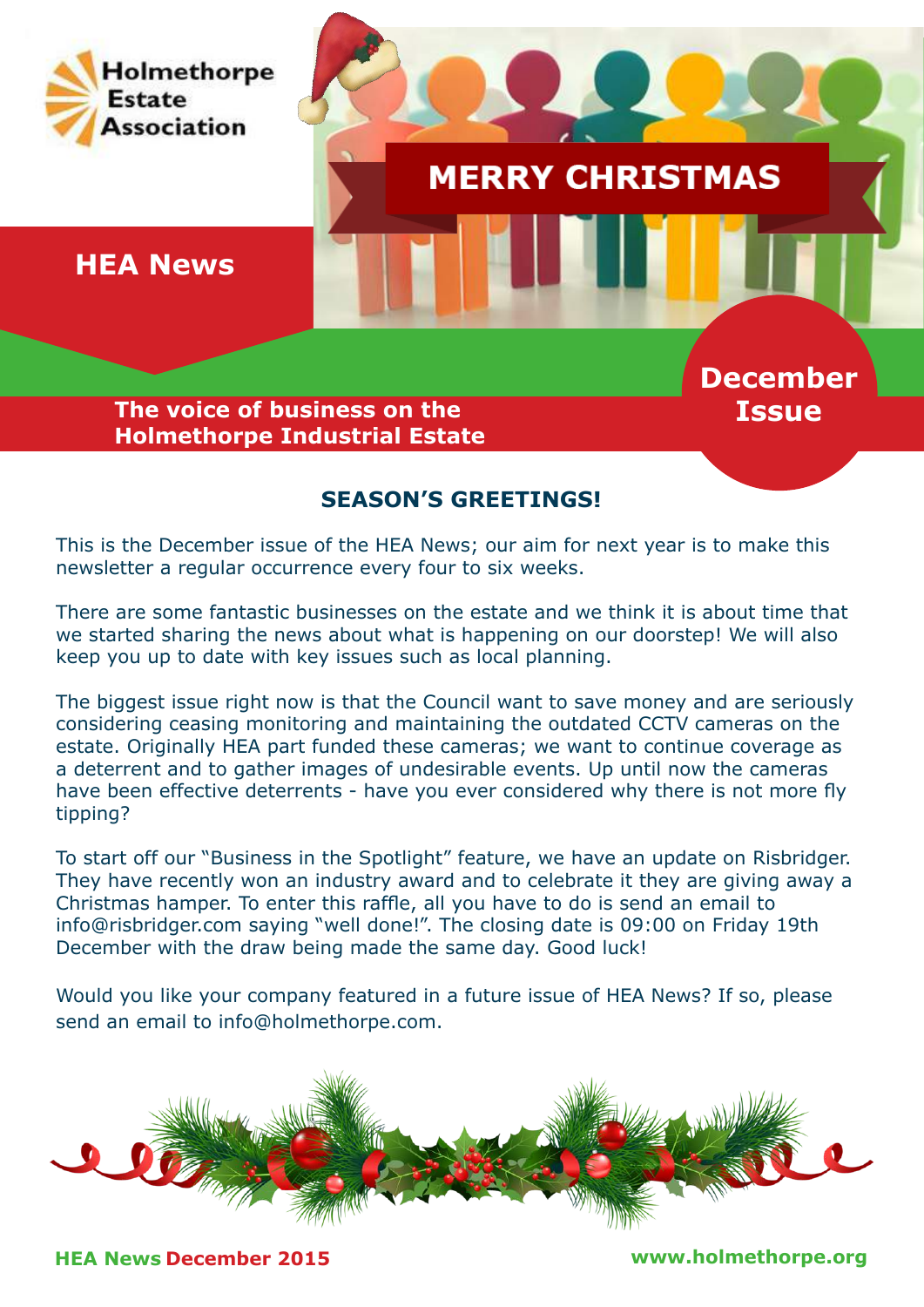

#### **In this month's issue we will be taking a look at Risbridger, HEA Members located at 25 Trowers Way.**

An independent company established in 1922, Risbridger designs and manufactures specialised engineering products, primarily for the international aircraft servicing and petro-chemical industries.

Risbridger products help to protect and dispense fluids around the world, whether it is petroleum spirit for petroleum forecourts, or oils and fluids for motorsport, automotive and aviation applications.

On Thursday 5th November 2015 Risbridger was awarded the Milestone Award at the 2015 APEA (Association for Petroleum and Explosives Administration) show.

Risbridger submitted a "50 Years of Innovation" portfolio to a panel of industry experts back in September and was shortlisted for this award along with four other companies. A panel of judges voted for Risbridger from the shortlist. The award was presented to Risbridger's managing director, Annie Risbridger Hind, by BBC Breakfast's Bill Turnbull.

Risbridger will feature in the December issue of the Bulletin, a monthly magazine produced by the APEA.



This is the second honour Risbridger has received from the APEA Awards after winning the Customer Service Award in 2009.

For the chance to win a Christmas hamper sponsored by Risbridger, all you have to do is send an email to info@risbridger.com saying "well done!". The closing date is 09:00 on Friday 19th December, with the draw being made shortly after. Good luck!





*Look out for next month's featured HEA member and raffle!*

#### **Find out more at www.risbridger.com**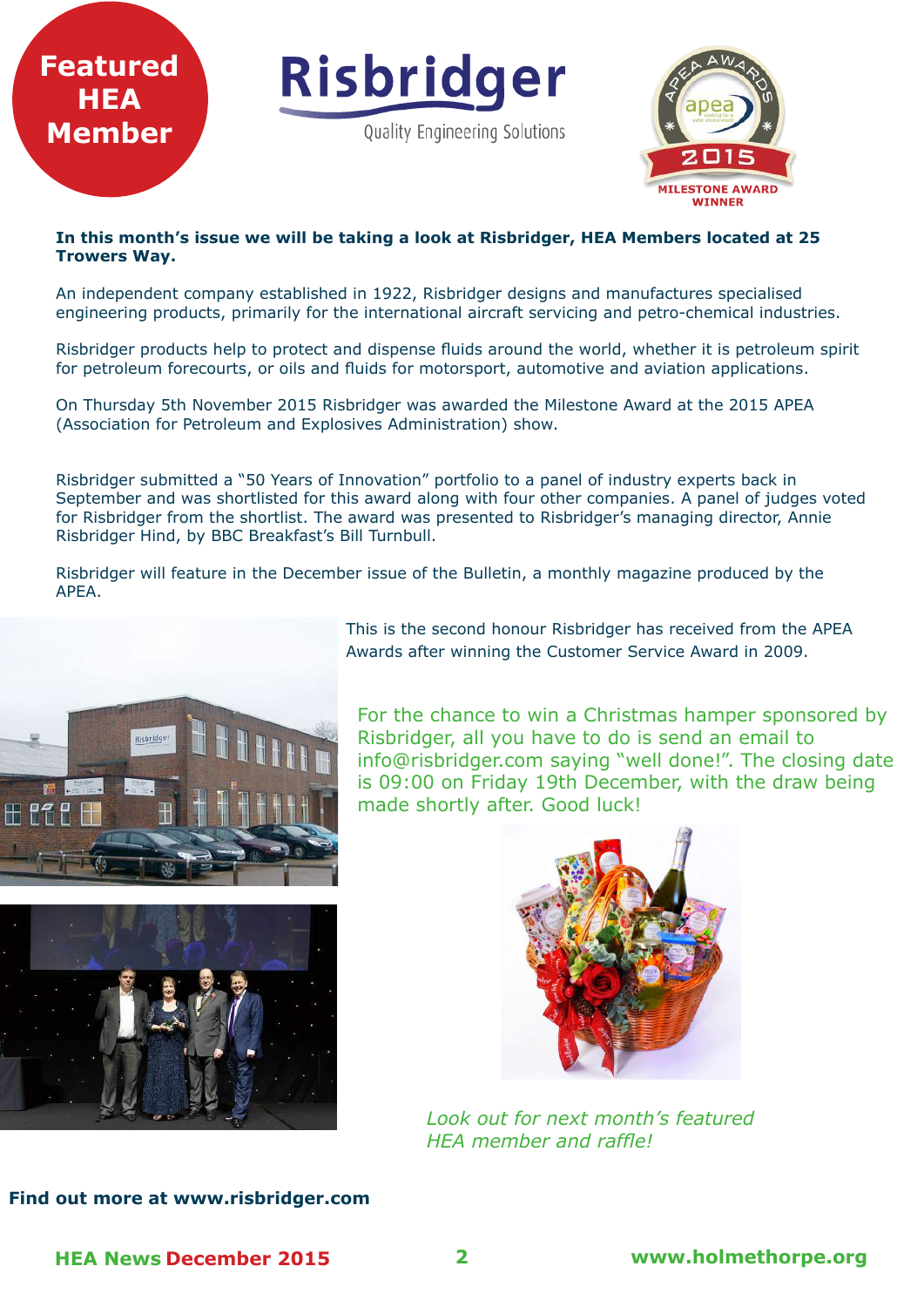# **CCTV ON THE ESTATE**

CCTV cameras on the estate and cabling back to the Monitoring Station were substantially funded 15 years ago by the Holmethorpe Estate Association together with the Council.

CCTV is a deterrent – and something all businesses should be keen to keep and improve!

CCTV can provide useful information to the police and individual companies.



### **WHY ARE WE CONCERNED**

The cameras are old technology and do not always produce useable data.

**CCTV**

The Council is already reducing their funding and we have lost one camera due to the building of new units off Trowers Way.

We are concerned that the Council will further reduce camera coverage and monitoring.

#### **WHAT ARE WE DOING NOW**

Planning what CCTV systems we could install as an alternative to keep our businesses safe and secure.

We are asking ALL Holmethorpe businesses to get involved and join HEA!

All Holmethorpe businesses already benefit from the work we do – so why not help us improve our services and create a bigger, better network.

HEA Committee is working hard to help our business community stay united and help each other.

Once we have systems to recommend we will stage an event to present our proposals to you all.

Every business on the estate benefits from the (voluntary) work the committee do – if you are not already a member, please join us and help us keep this estate one of the safest and most secure around.

## **Details on how to join HEA can be found at the following address: www.holmethorpe.org/news/calling-all-holmethorpe-businesses**